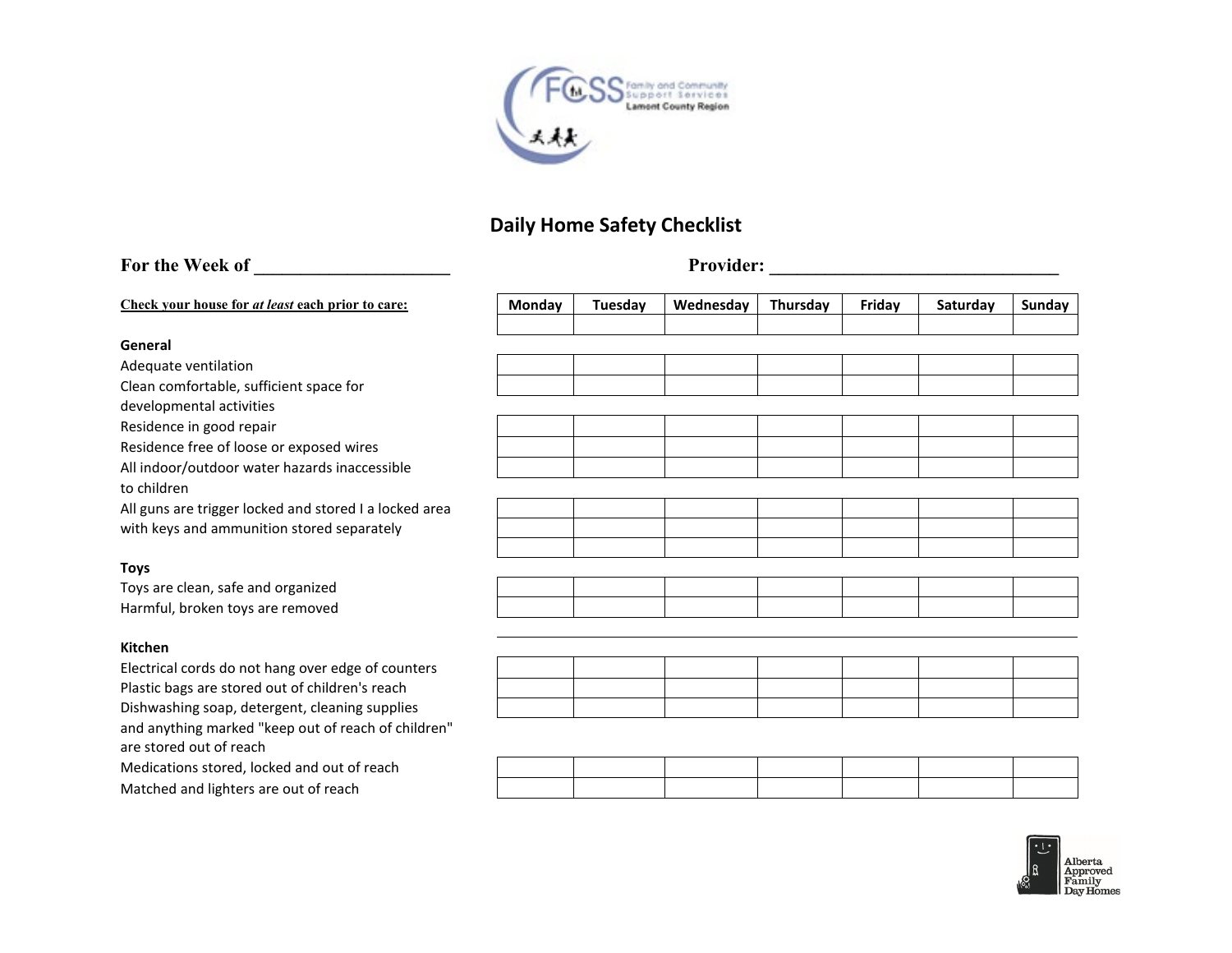

Food handling procedures ensure that hot foods are kept hot and cold foods are kept cold Food preparation and serving utensils and surfaces are sanitized after each use

| Monday | Tuesday | Wednesday | Thursday | Fridav | Saturday | Sunday |
|--------|---------|-----------|----------|--------|----------|--------|
|        |         |           |          |        |          |        |
|        |         |           |          |        |          |        |
|        |         |           |          |        |          |        |
|        |         |           |          |        |          |        |

# **Bathrooms**

Hair dryers, curling irons, razors etc. are unplugged and stored safely Perfume, lotions, shampoos are out of reach Cleaning supplies are out of reach Anything marked 'keep out of reach of children' are stored out of reach Children have their own clearly marked wash cloths and hand towels (or towels are discarded after each use)

## **Stairs**

Stairs are clear of toys, shoes, etc. and are well lit Safety gates are located at the top and bottom of stairs and are closed and hardware mounted

## **Living Room**

Unused electrical outlets have protective covers Purses, diaper bags etc. are out of reach Cords are secured, tied and out of reach or are removed All furniture is clean and disinfected